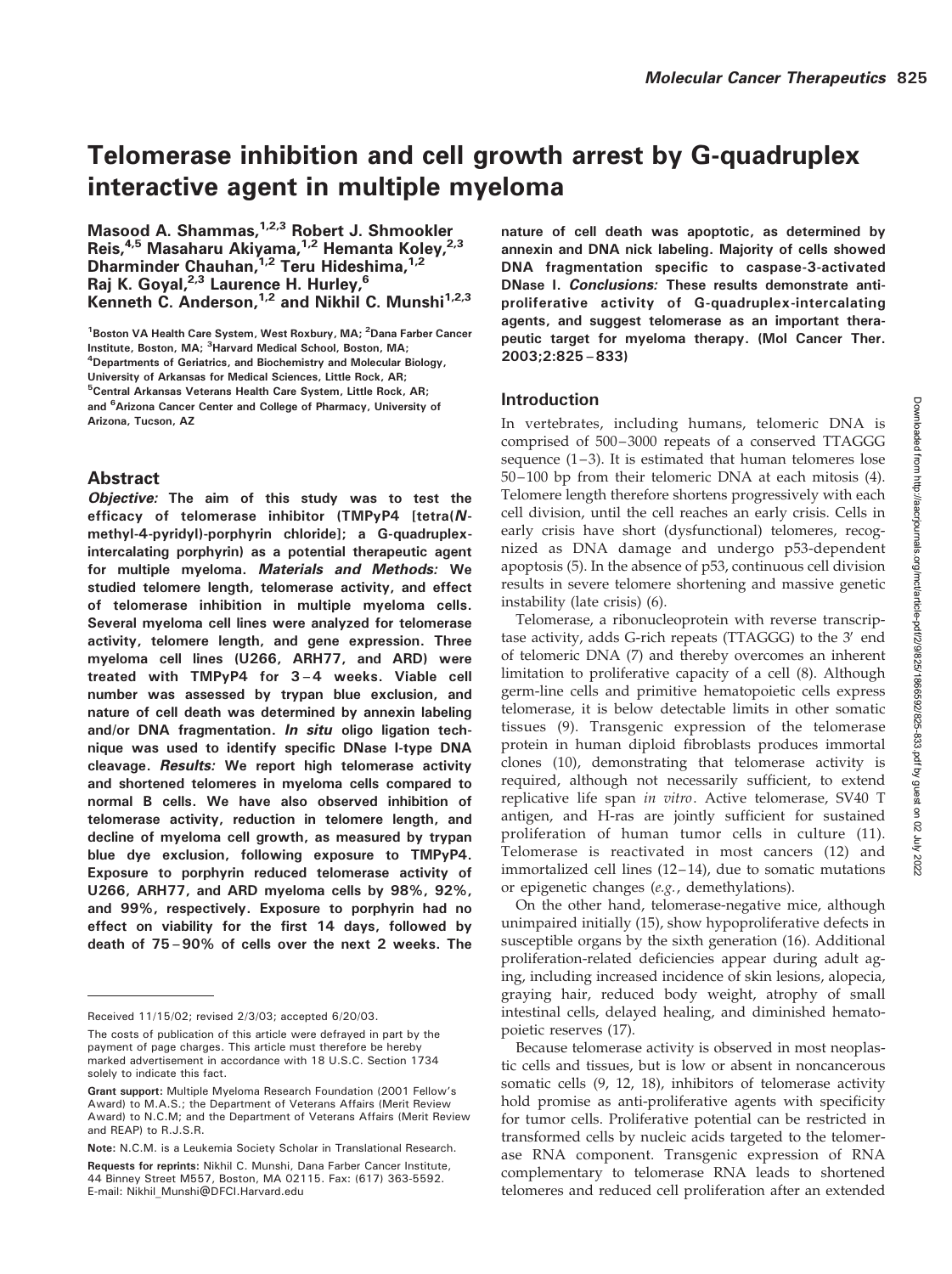lag phase (19, 20). Moreover, we have shown that treatment of immortal human cell lines with peptide nucleic acids complementary to telomerase RNA results in the loss of telomerase activity, telomere shortening, and reversal of immortality (21). Here we show that repeated treatment of myeloma cell lines with a G-quadruplex-intercalating telomerase inhibitor results in loss of telomerase activity, telomere shortening, and eventual apoptotic cell death. These results both extend our earlier observations and support the efficacy of telomerase inhibitors as potential anti-cancer agents.

## Materials and Methods

## Porphyrins

Tetramethyl (cationic) porphyrins have already been shown to inhibit telomerase activity in HeLa cell-free extracts and in intact MCF7 human breast carcinoma cells (22). TMPyP4 [tetra(N-methyl-4-pyridyl)-porphyrin chloride] is a porphyrin derivative able to intercalate in G-tetrad structures characteristic of telomeric DNA (22).

#### Cell Lines

Myeloma cell lines ARH77, 8226, U266, and HeLa were obtained from the American Type Culture Collection (Rockville, MD). Myeloma cell lines ARD, ARK, and ARP were kindly provided by Dr. J. Epstein, Myeloma and Transplantation Research Center at the Arkansas Cancer Research Center (ACRC). Primary cells were obtained as part of our approved clinical research protocol. Normal human diploid fibroblasts (GM01662) and ATSV1 cell line (Ataxia telangiectasia, GM05849) were obtained from the Genetic Mutant Cell Repository (National Institute for General Medical Sciences), maintained by the Coriell Institute for Medical Research, Camden, NJ. Myeloma cell lines were grown in RPMI 1640 supplemented with 10% fetal bovine serum, whereas diploid fibroblasts were cultured in DMEM with 10% fetal bovine serum, as described previously (21, 23).

#### Treatment and Growth of Cells

Constant numbers of cells were plated in multiple 100-mm dishes and treated with porphyrins at 1, 5, or  $10 \mu$ M, in a relatively dark room to reduce exposure of porphyrins to light. On day 7, the cells were harvested, counted, and replated at the same cell number per dish, with addition of the inhibitor at the same concentration. A portion of these cells  $(1-2 \times 10^6)$  was washed with PBS and stored at  $-70^{\circ}$ C each week for assessment of telomerase activity and telomere length (see below).

#### Assay of Telomerase Activity

Telomerase activity was assayed using the TRAPeze Telomerase Detection Kit (Intergen, Purchase, NY) with products either visualized after gel electrophoresis or detected fluorometrically (TRAPeze XL kit). In the gelelectrophoresis protocol, porphyrin-treated cells were lysed and 1000 cell-equivalents of lysate were mixed with primer and TRAPeze reaction mixture. This reaction was incubated for 30 min at  $30^{\circ}$ C to allow telomerase-dependent elongation of ''TS'' primer. Elongated and amplified

telomerase products were resolved on 10% nondenaturing polyacrylamide gels. Intensities of internal standard and telomerase product bands were quantitated by Phosphor-Imager (Molecular Dynamics, Sunnyvale, CA), and telomerase activity (in TPG [total product generated] units) was calculated by comparing the ratio of telomerase products to an internal standard for each lysate, as described by Intergen. TPG is defined as the number of TS primers extended by at least four telomeric repeats through telomerase activity in an extract, during a 10-min incubation at 30°C. For fluorometric detection, lysates (1000 cell-equivalents) were mixed with TRAPeze XL reaction mix containing Amplifuor primers, and incubated for 30 min at 30°C. Elongated and amplified telomerase products were quantitated with a fluorescence plate reader (Spectra Max Gemini XS, Molecular Devices, Sunnyvale, CA).

## Estimation of Telomere Length

Genomic DNA was isolated from cells using ''Puregene'' DNA isolation reagents (Gentra Systems, Minneapolis, MN) and telomere length was estimated as described previously  $(21)$ . In brief, 6  $\mu$ g of genomic DNA was digested with a 6-fold excess of restriction enzyme HinfI (New England Biolabs, Beverly, MA), twice in succession. HinfI-digested DNA, along with a size standard (1 kb DNA ladder, Life Technologies, Inc., Gaithersburg, MD), was electrophoresed on 0.8% agarose gel and transferred to a nitrocellulose membrane as described previously (21). Membranes were then hybridized to  $32P$ -labeled (TTAGGG)4 probe, and autoradiographic signal was scanned on a phosphorimager (Molecular Dynamics) with a 10<sup>5</sup>-fold linear response range. For each lane, the migration distance was determined for the median of the telomere restriction fragment distribution (''ImageQuant'' software, Molecular Dynamics). Median (50th) and 90th percentile telomere length, in kbp, was then calculated by ''Seqaid II'' software (D. D. Rhoads and D. J. Roufa, Molecular Genetics Laboratory, Center for Basic Cancer Research, Kansas State University, Manhattan, KS 66506) using bands in the 1-kbp size marker as standards.

#### Apoptosis

Following 2–3 weeks of exposure to TMPyP4, apoptotic myeloma cells were detected by DNA fragmentation assay or by annexin V labeling. DNA fragmentation is based on nuclear labeling of recessed 3'-OH termini (Klenow FragEL, Oncogene Research Products, Boston, MA). The incorporation of peroxidase-labeled nucleotides is effected by Klenow DNA polymerase bound at free 3' ends of DNA cleaved by an endonuclease activated in apoptotic cells. Briefly, cells were plated and grown on Lab-Tek slides, and then fixed, rehydrated, permeabilized, and incubated with Klenow labeling mixture (containing Klenow enzyme, buffer, and biotinylated nucleotides). Nuclear labeling with biotinylated nucleotides was detected by subsequent incubation with streptavidinhorseradish peroxidase conjugate. Two hundred cells, representing at least five distinct microscopic fields, were counted to assess the fraction of labeled nuclei for each cell line.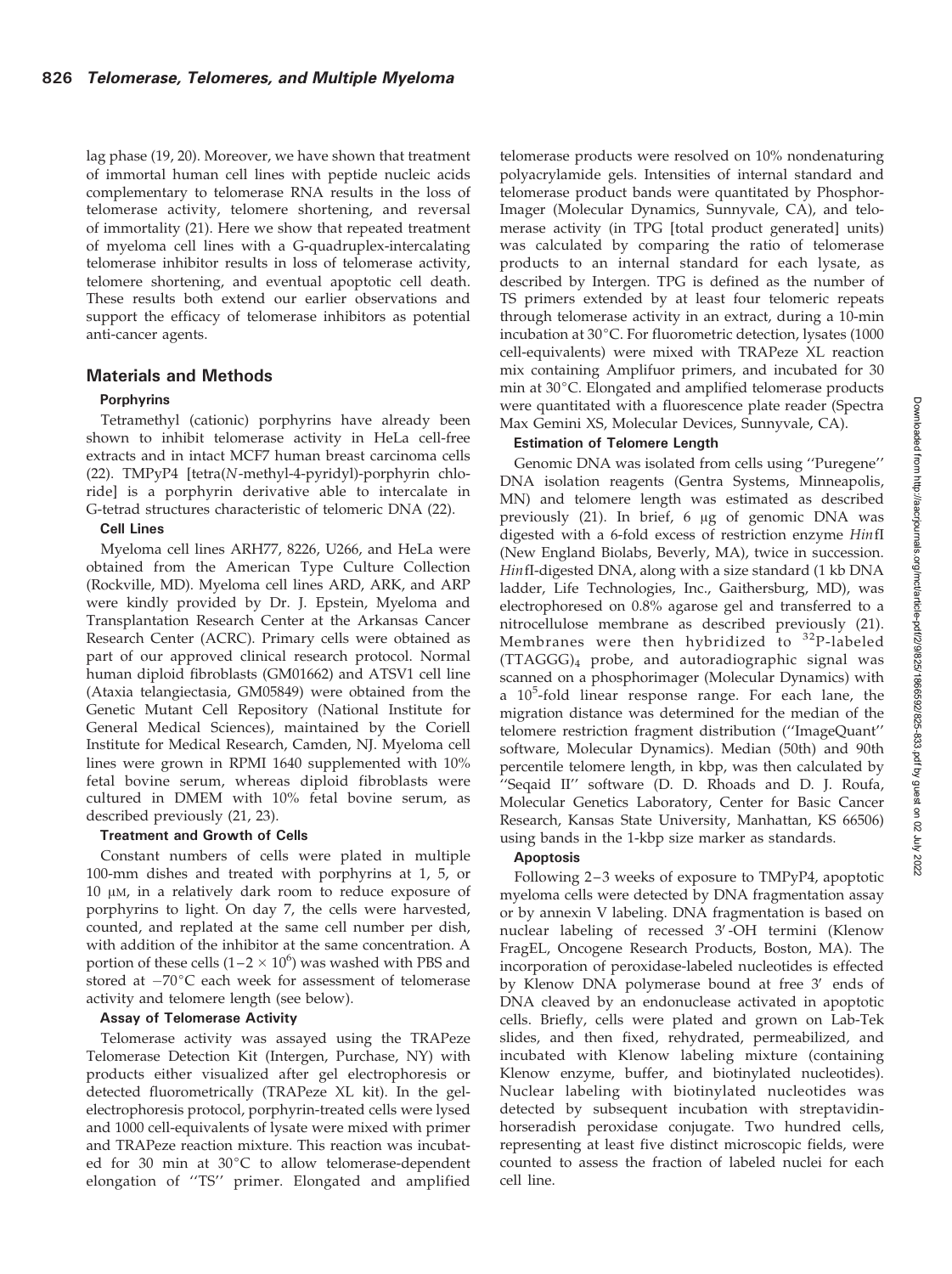For annexin V labeling, Annexin V-BIOTIN Apoptosis Detection Kit (Oncogene Research Products) was utilized. Briefly, 0.5 ml of cells  $(1 \times 10^6 \text{ cells/ml})$  was mixed with annexin V-BIOTIN and incubated for 15 min at room temperature (RT). Cells were washed, resuspended in ''Binding Buffer,'' and treated with streptavidin conjugated to FITC. Apoptotic cells were analyzed by a fluorescence microscope.

### In Situ Oligo Ligation for Detection of Specific DNase I-Type Cleavage

Myeloma cells were treated with TMPyP4 for 3–4 weeks and apoptotic cells with specific DNase I-type cleavage were detected by ApopTag Peroxidase In Situ Oligo Ligation Kit (Intergen), as described by the manufacturer. Briefly, cells were fixed in methanol-free formaldehyde (1% in PBS; pH 7.4), dried, and postfixed in ethanol/acetic acid 2:1  $(v/v)$ . Fixed slides were incubated with a mixture of DNA ligase and a unique synthetic biotinylated oligo for 18 h at  $16^{\circ}$ C. After washing, the slides were sequentially treated with streptavidin-peroxidase, peroxidase substrate, mounted under a glass coverslip in mounting medium ''permount,'' and viewed under a microscope.

## **Results**

### Telomerase Activity in Myeloma Cell Lines and Primary Myeloma Cells

We assayed telomerase activity in normal tonsilar plasma cells, normal diploid fibroblasts, and myeloma cells using the TRAPeze Telomerase Detection Kit (Intergen). The telomerase activity was extremely low at 0.004 TPG units for normal diploid fibroblasts and 0.01 units for normal plasma cells (Fig. 1). In contrast, telomerase activity was elevated 60- to 28,000-fold in myeloma cell lines, ranging from 0.6 TPG units in ARD cells to 280 TPG units in U266 cells. Telomerase activity in SV40-transformed fibroblasts (ATSV1) and in HeLa cells was 24 and 40 TPG units, respectively (Fig. 1).

#### Telomere Length in Myeloma Cell Lines

We next analyzed telomere length in six myeloma cell lines and normal plasma cells. ''Telomere length,'' the mean size of telomeric restriction fragments generated by digesting the DNA with telomere-sparing restriction endonuclease Hinf1 was estimated using genomic DNA isolated for each cell sample. The median (50th percentile) telomere length for normal plasma cells from three different normal donors was a mean of  $7.3 \pm 1.02$  kbp (Fig. 2, lanes 1, 9, and 10). Telomere lengths in six myeloma cell lines (ARD, ARK, ARH, ARP, RPMI8226, and U266) ranged from 2.6 to 7.6 kbp, with a mean of  $4.7 \pm 1.2$  kbp (Fig. 2, lanes 2–6 and 12). The median telomere length observed in the transformed fibroblasts—ATSV1 (Fig. 2, lane 11; see also Refs. 21, 24), was 2 kbp, approximately the putative minimum length for telomeres (4). Median telomere lengths in myeloma cell lines correlated inversely with telomerase activity (Spearman rank-order correlation coefficient  $r_s$  = linear correlation coefficient,  $r = 0.8$ ,  $P < 0.05$ ).



Figure 1. Assay of telomerase activity in myeloma cell lysates. Telomerase activity in cell lysates was determined using the TRAPeze Telomerase Detection Kit (Intergen). Cell lysate (1000 cell-equivalents) was mixed with a  $[^{32}P]$  end-labeled primer and TRAPeze reaction mixture, then incubated for 30 min at  $30^{\circ}$ C. Telomerase products were resolved on 10% nondenaturing polyacrylamide gels, which were dried and the autoradiographic signal scanned on a phosphorimager (Molecular Dynamics). Telomerase activity (in TPG units) was calculated by comparing the ratio of telomerase products to an internal standard for each lysate, as described by Oncor. Lanes, (1) lysis buffer; (2) diploid fibroblasts (GM01662, negative control); (3) tonsilar plasma cells; (4) ARD; (5) ARH77; (6) ARP; (7) 8226; (8) U266; (9) ATSV1 transformed fibroblasts; (10) HeLa cells.

## Inhibition of Telomerase Activity in Myeloma Cells by **Porphyrins**

TMPyP4, a porphyrin derivative that intercalates in G-quadruplex DNA, effectively inhibits telomerase activity in vitro (22). We tested its effects on human myeloma cell lines with medium, short, and long telomeres. Myeloma cell lines U266 (median TL; 4.0 kbp), ARH (median TL; 2.7 kbp), and ARD (median TL; 7.6 kbp) were treated with TMPyP4 at 1, 5, or 10  $\mu$ M for 7 days, harvested, and assessed for telomerase activity. Telomerase activity was inhibited by  $\geq$ 90% in all three cell lines by 10  $\mu$ M TMPyP4 (Fig. 3). A similar inhibition was induced by  $5 \mu M T M PvP4$ in ARH77 cells (Fig. 3B, lane 3) and 1 µM TMPyP4 in ARD cells, which have the lowest level of telomerase activity (Fig. 3C, lane 1).

To study the time course of telomerase inhibition, myeloma cells (U266) were treated with the most effective dose of TMPyP4  $(10 \mu)$  for 1, 3, 5, and 7 days, and evaluated for telomerase activity. As shown in Fig. 3D, telomerase activity was reduced by 23% on day 1 (lane 2), by 50% on day 3 (lane 3), and almost completely on days 5 and 7 (lanes 4 and 5).

## Growth Inhibition following Porphyrin Treatment of Human Cells

U266, ARH77, and ARD myeloma cell lines were treated with TMPyP4 at the minimal concentration which blocked >90% of telomerase activity, and viability assessed weekly by trypan blue exclusion. A marked arrest of cell proliferation was observed in all three cell lines (Fig. 4). Viable cell number remained stable for the first 2 weeks,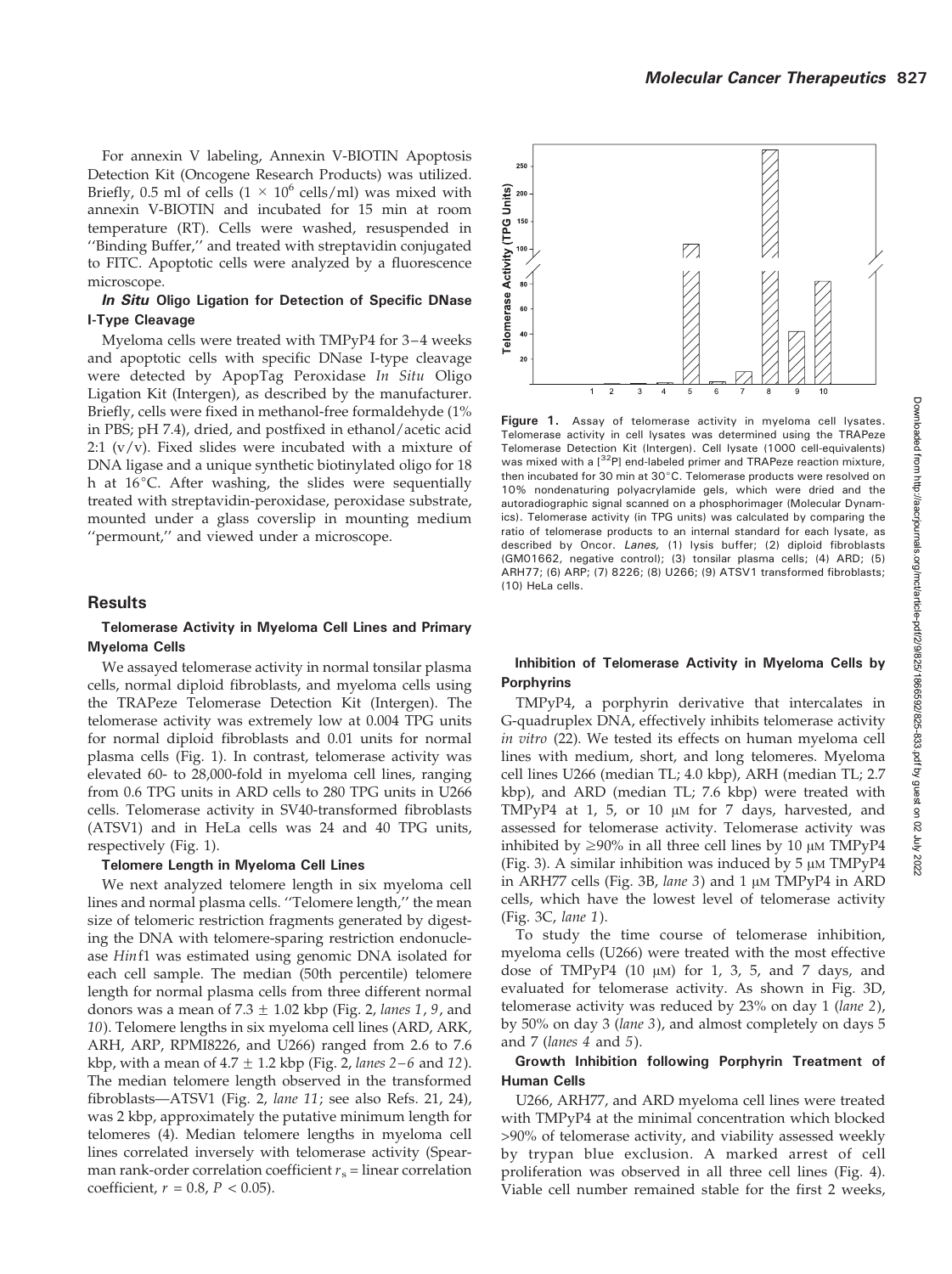

Figure 2. Telomere length of DNA isolated from myeloma cell lines and primary cultures. A, genomic DNA (6  $\mu$ g) was digested twice with a 6-fold excess of HinfI endonuclease, electrophoresed on 0.8% agarose gel, and transferred to a nitrocellulose membrane as previously described 21. Membranes were then hybridized to a  $^{32}P$ -labeled (TTAGGG)<sub>4</sub> probe and the autoradiographic signal was scanned. Lanes are as described below. B, median telomere fragment lengths, calculated from size distributions in scanned lanes. Lanes, (1) normal plasma cells from tonsils; (2) ARD; (3) ARK; (4) ARH77; (5) ARP; (6) 8226; (7) U266; (8) normal plasma cells, donor 1; (9) normal plasma cells, donor 2; (10) ATSV1.

and then declined by 75–84% over the next 2 weeks. Treatment with TMPyP4 induced 78  $\pm$  3% cell death in U266 cells, 77  $\pm$  4% cell death in ARH77 cells, and 84  $\pm$  4% cell death in ARD cells (Fig. 4, A-C).

We also monitored the effect of a shorter exposure to TMPyP4 on continued growth of myeloma cells in culture. Myeloma cells U266 and ARD were treated with 10 and 1  $\mu$ M TMPyP4, respectively, for 5 days. The cells were washed with PBS three times, and incubated in fresh TMPyP4-free medium, and viability assessed weekly by trypan blue exclusion. As seen in Fig. 4, an initial 5-day exposure of U266 (Fig. 4D) and ARD (Fig. 4E) myeloma cells to TMPyP4, followed by re-incubation in porphyrin-free medium did not result in growth arrest of these cells, even at week 5.

## Effect of Telomerase Inhibitors on Telomere Length

Median (50th percentile) and 90th percentile telomere lengths were determined in U266, ARH, and ARD myeloma cells after treatment with porphyrin. Median telomere length in U266 cells was reduced by 800 bp (i.e., by 20% of the initial median value; Fig. 5, A and E) in 4 weeks. TMPyP4 reduced median telomere length by 340 bp (i.e., by 5.1% of the initial median value) in ARD cells (Fig. 5, C and E) and by 90 bp (by 4.3% of the initial median) in ARH77 cells (Fig. 5, B and E). TMPyP4 exerted its greatest effect on the longest telomeres, reducing the 90th percentile size by 900 bp (22%) in U266 (Fig. 5D), 7.8 kbp (41%) in ARD (Fig. 5D), and by 460 bp (11%) in ARH77 cells (Fig. 5D).



Figure 3. Assay of telomerase activity in lysates of porphyrin-treated myeloma cells. Telomerase activity in porphyrin-treated cells was determined using the TRAPeze XL Telomerase Detection Kit (Intergen). Lysate (1000 cell-equivalents) was mixed with TRA-Peze XL reaction mix containing Amplifuor primers, and incubated for 30 min at 30°C. Telomerase products were amplified and quantitated using a fluorescence plate reader. A, percentage inhibition of telomerase activity in porphyrin-treated U266 cells relative to untreated control is shown. Lanes, (1) untreated U266 cells, (2) U266 cells treated with 1  $\mu$ M TMPyP4 for 7 days, (3) U266 cells treated with  $5 \mu M$  TMPyP4 for 7 days, (4) U266 cells treated with 10  $\mu$ M TMPyP4 for 7 days. B, percentage inhibition of telomerase activity in porphyrin-treated ARH cells relative to untreated control is shown. Lanes, (1) untreated ARH77 cells, (2) ARH77 cells treated with 1  $\mu$ m TMPyP4 for 7 days, (3) ARH77 cells treated with  $5 \mu M$  TMPyP4 for 7 days, (4) ARH77 cells treated with 10  $\mu$ M TMPyP4 for 7 days. C, percentage inhibition of telomerase activity in porphyrin-treated ARD cells relative to untreated control is shown. Lanes, (1) untreated ARD, (2) ARD cells treated with 1  $\mu$ M TMPyP4 for 7 days, (3) ARD cells treated with 5  $\mu$ M TMPyP4 for 7 days, (4) ARD cells treated with 10  $\mu$ M TMPyP4 for 7 days. D, percentage inhibition of telomerase activity in porphyrin-treated U266 cells relative to untreated control. Lanes, (1) untreated, (2) treated for 1 day, (3) treated for 3 days, (4) treated for 5 days, (5) treated for 7 days.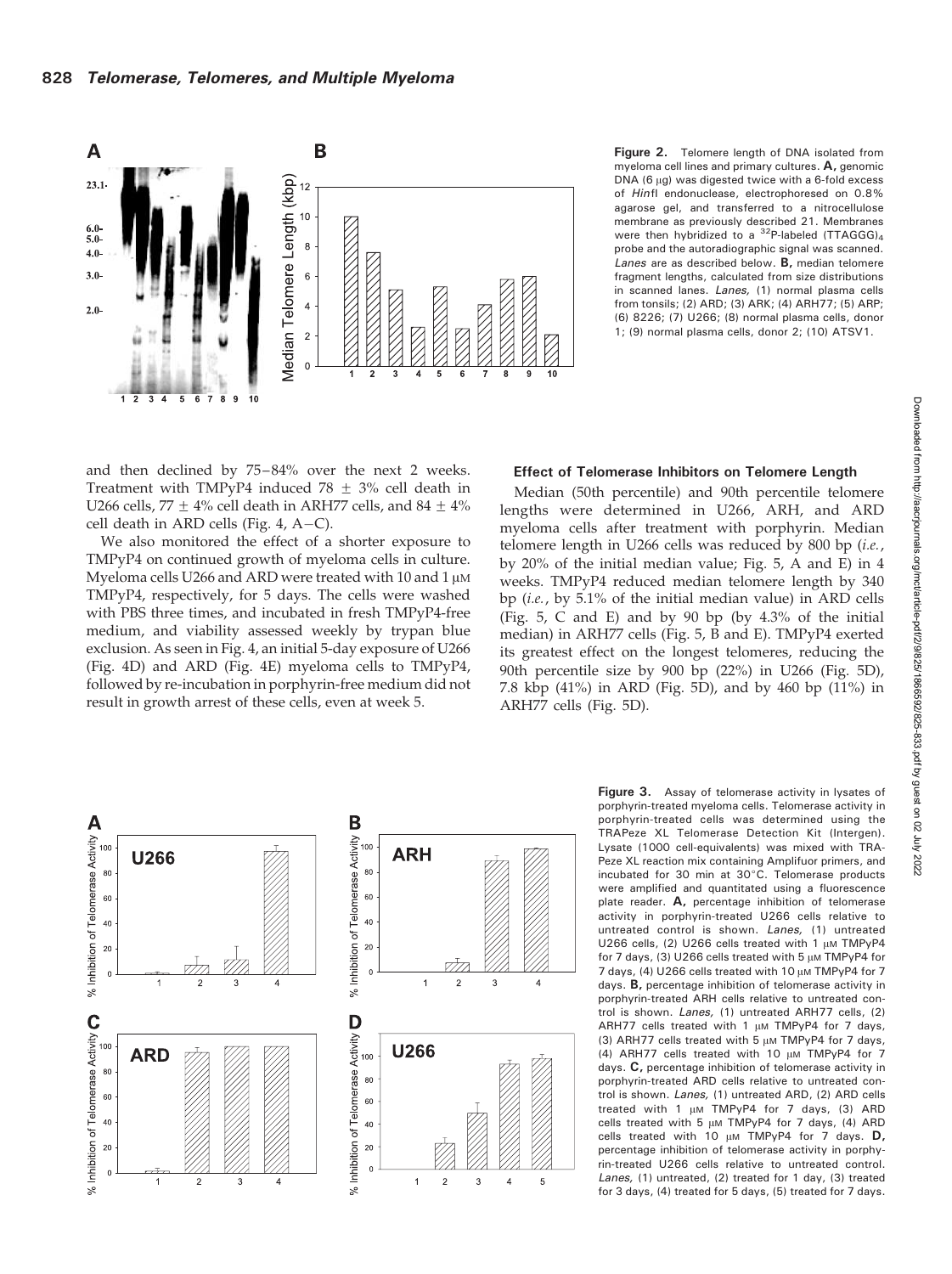Figure 4. Limited replicative potential of myeloma cells treated with porphyrins. A, growth curve for U266 cells. Cells were grown 7 days in medium containing no porphyrin (triangles) or  $10 \mu M$ TMPyP4 (circles). At the end of each 7-day treatment cycle, cells were harvested and the number of viable (trypan blue excluding) cells was counted. B, growth curve for ARH77 cells. Cells were grown 7 days in medium containing no porphyrin (triangles), or 5  $\mu$ M TMPyP4 (circles). At the end of each 7-day treatment cycle, cells were harvested and the number of viable (trypan blue excluding) cells was counted. C, growth curve for ARD cells. Cells were grown 7 days in medium containing no porphyrin (triangles), or 1  $\mu$ M TMPyP4 (circles). At the end of each 7-day treatment cycle, cells were harvested and the number of viable (trypan blue excluding) cells was counted. Results from two independent experiments. D, U266 cells were grown in the presence of 10  $\mu$ M TMPyP4 for 5 days and re-incubated in drug-free medium. Viable (trypan blue excluding) cell number was counted weekly. E, ARD cells were grown in the presence of 1 µM TMPyP4 for 5 days and re-incubated in drugfree medium. Viable (trypan blue excluding) cell number was counted weekly.



#### The Nature of Cell Death following Telomerase Inhibition

We utilized annexin V labeling and DNA fragmentation to assess apoptosis, at the start of growth arrest. As shown in Fig. 6, >70% annexin V-labeled U266 cells were observed following a 3-week treatment with TMPyP4 (Fig. 6, D and E) versus 18% untreated U266 cells, indicating a significant difference ( $P < 0.05$ ) (Fig. 6, B and E). Similarly,  $\sim 12\%$ ARH77 cells and 45% ARD cells appeared apoptotic after 3 and 2 weeks of treatment with TMPyP4, compared to 0% and 8% apoptotic cells for untreated ARH and ARD lines, respectively (Fig. 6, F and G).

To indicate the apoptotic pathway, we identified specific DNase I-type cleavages in myeloma cells treated for 3–4 weeks with TMPyP4, utilizing ApopTag Peroxidase In Situ Oligo Ligation Kit (Intergen). Briefly, cells were fixed and incubated with a mixture of DNA ligase and a unique synthetic biotinylated oligo. Because of the specificity of T4 DNA ligase and unique design of synthetic oligo, it would specifically ligate genomic DNA carrying DNase I-type cleavage. The ligation complexes were identified by sequential treatments with streptavidin-peroxidase, and peroxidase substrate, and visualized under a microscope.

Figure 5. Reduction in telomere length following porphyrin treatment of myeloma cells. U266, ARH77, and ARD cells were treated with porphyrins, as indicated. Telomere terminal restriction fragments were measured as described. **A**, DNA was analyzed from U266 cells that were (1) untreated or (2) treated with 10  $\mu$ M porphyrin TMPyP4 for 28 days. B, DNA was analyzed from ARH77 cells that were (1) untreated or (2) treated with  $5 \mu$ M porphyrin TMPyP4 for 28 days. C, DNA was analyzed from ARD cells that were (1) untreated or (2) treated with 1  $\mu$ M active porphyrin TMPyP4 for 21 days. D, telomeric DNA restriction fragments, 90th percentile lengths, calculated from U266, ARH77, and ARD telomere fragment size distributions in scanned lanes as in A, B, and C in the figure. E, telomeric DNA restriction fragments, 50th percentile lengths (median), calculated from U266, ARH77, and ARD telomere fragment size distributions in scanned lanes as in  $A$ ,  $B$ , and  $C$  in the figure.

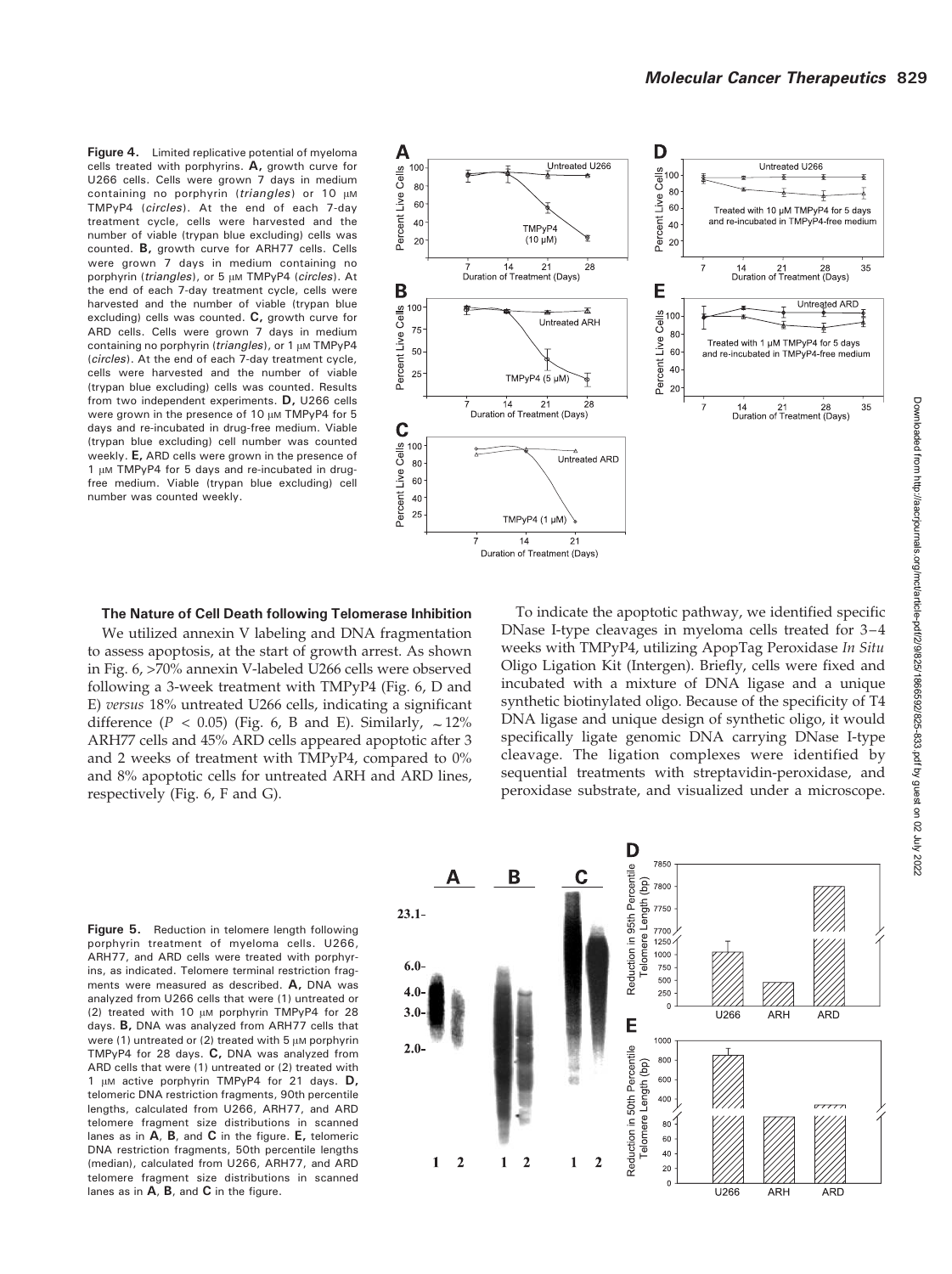

As seen in Fig. 7, nuclei of the cells with DNase I-type cleavage are labeled dark brown. Myeloma cell lines U266 (Fig. 7A), ARH (Fig. 7B), and ARD (Fig. 7C) treated with TMPyP4 showed 62%, 71%, and 68% cells with DNase I-type cleavage, respectively. Because DNase I is activated by caspase-3, both of these enzymes may play a major role in TMPyP4-induced apoptosis.

# **Discussion**

Maintenance of telomere length is critical for continued growth and survival of tumor cells, and telomerase activation maintains telomeres in proliferating tumor cells. In this study, we observed a high level of telomerase

Figure 6. Apoptosis following porphyrin treatment of myeloma cells. U266 cells, untreated and treated with 10  $\mu$ M TMPyP4 for 21 days, were analyzed for apoptosis utilizing Annexin V-BIOTIN Apoptosis Detection Kit (Oncogene Research Products). Briefly, cells were mixed with annexin V-BIOTIN, incubated for 15 min at room temperature and treated with streptavidin conjugated to FITC. Apoptotic cells were photographed and viewed by phase contrast and by fluorescence emitted at 518 nm. A, untreated U266 cells, viewed by phase contrast. B, untreated U266 cells, viewed by fluorescence. C, TMPyP4-treated U266 cells, viewed by phase contrast. D, TMPyP4-treated U266 cells, viewed by fluorescence. E, percentage apoptotic U266 cells, determined by examining  $\sim$  200 cells representing five different microscopic fields. F, ARH77 cells were treated for 21 days with 5  $\mu$ M porphyrin TMPyP4 and then examined for apoptosis by a DNA fragmentation assay (Klenow FragEL).  $G$ , ARD cells treated for 14 days with 1  $\mu$ M TMPyP4 and then examined for apoptosis by a DNA fragmentation assay (Klenow FragEL).

activity in all myeloma cell lines tested, versus low-level telomerase activity in normal diploid fibroblasts and normal plasma cells. There was an inverse correlation  $(r = r_s = -0.8)$  between telomere length and telomerase activity among myeloma cell lines, as previously reported in B-cell chronic lymphocytic leukemia (25). These findings are also consistent with observations in non-hematopoietic cancers such as hepatocellular carcinoma (26), breast cancer (27), and prostate cancer (28), in which shortened telomeres are associated with elevated telomerase activity. In our study, telomeres were shorter in myeloma than in normal plasma cells, suggesting that telomerase directed therapy may induce crisis after fewer cell divisions.



Figure 7. Identification of specific DNase I-type cleavages in TMPyP4-treated myeloma cells. Cells were fixed and incubated with a mixture of DNA ligase and a unique synthetic biotinylated oligo. The ligation complexes were identified by sequential treatments with streptavidin-peroxidase, and peroxidase substrate, and visualized under microscope. A, U266 cells treated with 10  $\mu$ M TMPyP4 for 28 days.  $B$ , ARH cells treated with 5  $\mu$ M TMPyP4 for 28 days.  $C$ , ARD cells treated with 1  $\mu$ M TMPyP4 for 21days. D, percentage labeled nuclei, indicative of specific DNase I-type DNA ends.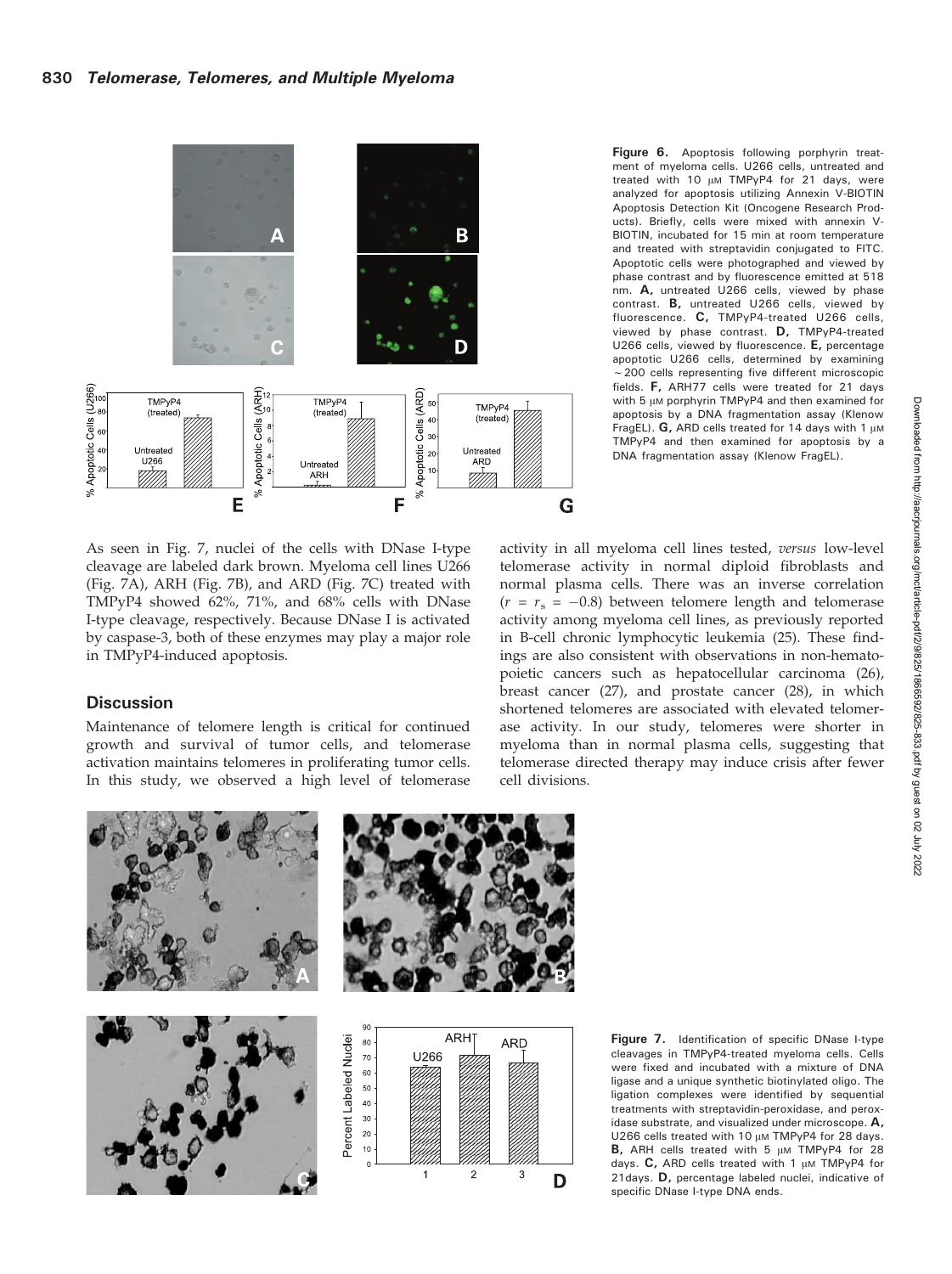In the present study, we assessed telomerase activity and telomere length in a panel of myeloma cell lines, and selected three myeloma lines representing the spectrum of telomerase activity and telomere length. These lines (U266, ARH77, and ARD) were then treated with G-quadruplexintercalating cationic porphyrin and tested for inhibition of telomerase activity and cell proliferation. Such tetramethyl porphyrins localize preferentially in nuclei, where they can bind and stabilize the G-quadruplex structures including telomeric DNA (22). A number of cationic porphyrins have been shown to inhibit telomerase in normal and tumor cell lines including HeLa and MCF7 (22) at subcytotoxic concentrations. In our study, TMPyP4  $(1 \mu)$  inhibited telomerase activity in ARD cells, whereas  $\geq$ 5 µM TMPyP4 were needed to inhibit 90% of telomerase activity in U266 and ARH77 cells, both with higher telomerase levels. Reduction in telomerase activity was detectable as early as 24 h following treatment, although it required 5 days to observe complete inhibition of telomerase activity in vivo (Fig. 3D). Unlike MiaPaCa-2 (human pancreatic tumor) cells (29), human myeloma cells showed no change in transcript or protein levels of telomerase reverse transcriptase (hTERT) following exposure to TMPyP4.<sup>1</sup>

Importantly, we observed that continuous presence of TMPyP4 is associated with a marked arrest of myeloma cell proliferation. Cell death following treatment with porphyrins occurred after a lag period of 2–4 weeks, suggesting a requirement to reach a critical telomere length threshold, which induces growth arrest and apoptosis. Consistent with this, porphyrin-mediated growth arrest of myeloma cells was also associated with reduction in telomere length. Telomere shortening was more pronounced at the high end of their size range (the 90th percentile) than at the median length. For continued cell proliferation, cellular selection favoring lineages that display either reactivated telomerase, or increased recombination supporting both mutation (activating oncogenes and inactivating antioncogenes) and telomere expansion by intertelomere exchange, is required (30, 31). In such a scenario, critically short telomeres at any one chromosome end may limit cell replication, preventing further shortening of already minimal-length telomeres, while allowing reduction in the longest telomeric fragments (90th percentile) as we observed in ARH77 and ARD cells. The abrupt, >9-fold increase in cell death observed after a prolonged lag phase suggests gradual telomere shortening followed by a critical telomere length threshold leading to apoptosis, which we confirmed using annexin V staining and DNA fragmentation assay. We have previously reported that introduction of peptide nucleic acid (PNA) oligonucleotides complementary to the RNA component of telomerase into transformed human fibroblasts inhibited

<sup>1</sup> M. A. Shammas, R. J. Schmookler Reis, C. Li, H. Koley, K. C. Anderson, and N. C. Munshi. Gene expression profile of multiple myeloma cells following treatment with telomerase inhibitors, submitted for publication.

telomerase activity, shortened median telomere length, and after a lag period of 2 weeks gradually reduced the proliferative potential, leading to reversal of their immortality (21), a response kinetic similar to the present study.

To identify the major pathway involved in TMPyP4 mediated apoptosis, we have utilized ''In Situ Oligo Ligation (ISOL) technique'' which specifically labels DNase I-type cleavage and does not recognize single-stranded DNA, 3'-recessed ends, 3'-overhanging ends longer than one (dT) base, nicks, or gaps. Apoptosis-specific DNases are activated either by serine proteases or caspases (32). DNase I belongs to apoptosis-specific "Ca<sup>2+</sup>- and Mg<sup>2+</sup>dependent endonucleases,'' which in normal cellular environment is inhibited by poly(ADP-ribosyl)ation. Caspase-3-mediated cleavage of poly(ADP-ribose) polymerase (PARP) and actin (33, 34) activates DNase I which is responsible for specific DNA cleavage. Because majority of cells in all three cell lines showed DNase I-type cleavage, caspase-3-mediated activation of DNase I seems to be the major pathway of apoptosis following exposure to TMPyP4.

In an effort to identify apoptotic pathway and initiator caspase/s following exposure of myeloma cells to TMPyP4, we have evaluated gene expression profile of the key proteins involved in apoptosis following 2 weeks of exposure of MM1S myeloma cells to TMPyP4 (data not shown). We observed marked down-regulation of the transcript levels of mitochondrion-dependent apoptosisrelated genes, including death effector filament-forming Ced-4-like apoptosis protein, caspase recruitment domain protein 10, and apoptotic protease activating factor (APAF) (35), which were down-regulated 1.6-, 7.4-, and 106-fold, respectively, in TMPyP4-treated cells. Caspase-9, which is the initiator of mitochondrion-dependent apoptosis pathway, was not detected; whereas transcript levels of genes involved in death receptor-dependent apoptosis pathway were detected and/or up-regulated. These include CASP8 and FADD-like apoptosis regulator (CASP8/CASPER/ CLARP), caspase-10 (36, 37), and caspase-1, an interleukin-1 processing enzyme (38) also implicated in death receptor-dependent apoptosis (39, 40). Among effector caspases, caspase-3 was detected and caspase-6 was >2 fold up-regulated. Together these data suggest that exposure to TMPyP4 initiates death receptor-dependent apoptosis pathway through overexpression of CASP8/ CASPER, which is then executed by caspase-3, caspase-6, and DNase I. These data provide basis for further evaluation of terminal signaling that may be activated following telomere shortening and may allow us to explore combinations of agents that may have synergistic activity along with TMPyP4.

As TMPyP4 binds to both intra- and intermolecular G-quadruplex structures, it may also alter cellular transcriptional activity leading to cell death by mechanisms other than telomerase inhibition. We have compared gene expression profile following exposure of myeloma cells to TMPyP4 (an inter- or intramolecular Gquadruplex intercalator), and RNAi against hTERT (specific telomerase inhibitor) at days 1 and 7 following treatment. Most genes related to apoptosis and cell cycle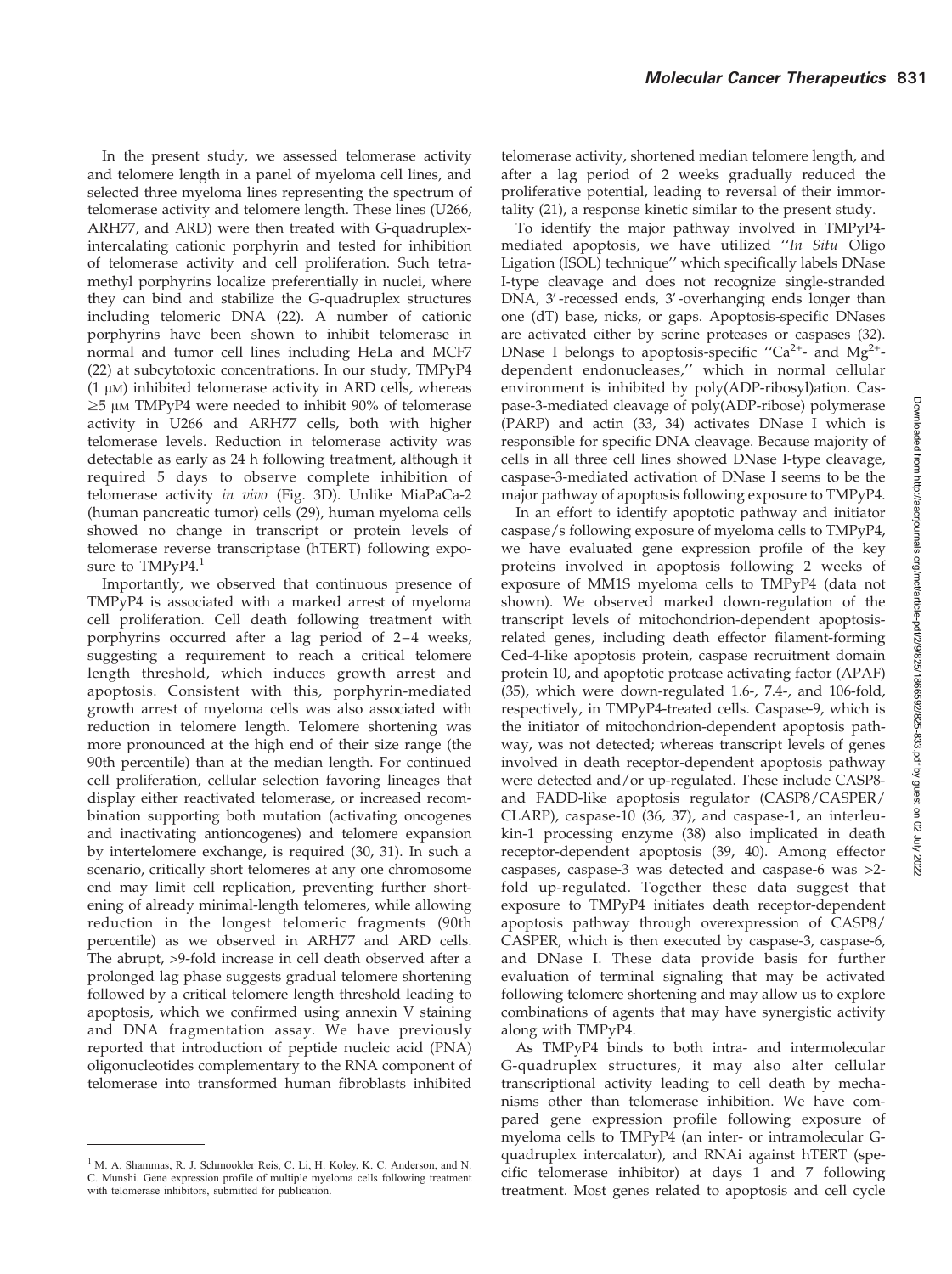control remained unaffected following exposure to the drug, suggesting lack of effect of this agent on other cellular transcriptional activity at the concentrations used. This information along with the prolonged exposure required to induce cell death and reduction of telomere length associated with TMPyP4 exposure suggest that effects were predominantly due to its action on telomerase activity (22).

Our study therefore shows that myeloma cell lines have relatively short telomeres and elevated telomerase activities, typical of many tumor cell types. As in several other cancers and immortal cell lines examined previously including breast carcinoma (41), Burkitt lymphoma (41, 42), immortal human breast epithelial cells (43), and SV40-immortalized fibroblast lines ATSV1, ATSV2, and CYS-SV (21), myeloma cells undergo growth arrest and apoptosis after prolonged inhibition of telomerase activity. Ongoing studies are evaluating more active and specific inhibitors as well as delineating apoptotic pathways induced by these agents to validate telomerase as a novel therapeutic target in myeloma and provide the framework for clinical trials of inhibitors, alone or combined with conventional and other novel therapies to improve patient outcome in myeloma.

#### References

1. Allshire, R. C., Gosden, J. R., Cross, S. H., Cranston, G., Rout, D., Sugawara, N., Szostak, J. W., Fantes, P. A., and Hastie, N. D. Telomeric repeat from T. thermophila cross hybridizes with human telomeres. Nature, 332: 656 - 659, 1988.

2. de Lange, T., Shiue, L., Myers, R. M., Cox, D. R., Naylor, S. L., Killery, A. M., and Varmus, H. E. Structure and variability of human chromosome ends. Mol. Cell Biol., 10: 518 – 527, 1990.

3. Moyzis, R. K., Buckingham, J. M., Cram, L. S., Dani, M., Deaven, L. L., Jones, M. D., Meyne, J., Ratliff, R. L., and Wu, J. R. A highly conserved repetitive DNA sequence,  $(TTAGGG)n$ , present at the telomeres of human chromosomes. Proc. Natl. Acad. Sci. USA, 85: 6622 – 6626, 1988.

4. Harley, C. B., Futcher, A. B., and Greider, C. W. Telomeres shorten during ageing of human fibroblasts. Nature, 345: 458 – 460, 1990.

5. Hayflick, L. The cellular basis for biological aging. In: C. E. Finch and Hayflick, L. (eds.), Handbook of the Biology of Aging, pp. 159 – 186. NY: Van Nostrand Reinhold Co., 1977.

6. Chin, L., Artandi, S. E., Shen, Q., Tam, A., Lee, S. L., Gottlieb, G. J., Greider, C. W., and DePinho, R. A. p53 deficiency rescues the adverse effects of telomere loss and cooperates with telomere dysfunction to accelerate carcinogenesis. Cell, 97: 527 – 538, 1999.

7. Blackburn, E. H. Telomerases. Annu. Rev. Biochem., 61: 113-129, 1992.

8. Engelhardt, M., Kumar, R., Albanell, J., Pettengell, R., Han, W., and Moore, M. A. Telomerase regulation, cell cycle, and telomere stability in primitive hematopoietic cells. Blood, 90: 182 - 193, 1997.

9. Kim, N. W., Piatyszek, M. A., Prowse, K. R., Harley, C. B., West, M. D., Ho, P. L., Coviello, G. M., Wright, W. E., Weinrich, S. L., and Shay, J. W. Specific association of human telomerase activity with immortal cells and cancer [see comments]. Science, 266: 2011 – 2015, 1994.

10. Bodnar, A. G., Ouellette, M., Frolkis, M., Holt, S. E., Chiu, C. P., Morin, G. B., Harley, C. B., Shay, J. W., Lichtsteiner, S., and Wright, W. E. Extension of life-span by introduction of telomerase into normal human cells [see comments]. Science, 279: 349 – 352, 1998.

11. Hahn, W. C., Counter, C. M., Lundberg, A. S., Beijersbergen, R. L., Brooks, M. W., and Weinberg, R. A. Creation of human tumour cells with defined genetic elements [see comments]. Nature, 400: 464 – 468, 1999.

12. Shay, J. W. and Bacchetti, S. A survey of telomerase activity in human cancer. Eur. J. Cancer, 33: 787 – 791, 1997.

13. Avilion, A. A., Piatyszek, M. A., Gupta, J., Shay, J. W., Bacchetti, S., and Greider, C. W. Human telomerase RNA and telomerase activity in immortal cell lines and tumor tissues. Cancer Res., 56: 645 – 650, 1996.

14. Shay, J. W. and Wright, W. E. The reactivation of telomerase activity in cancer progression. Trends Genet., 12: 129 – 131, 1996.

15. Blasco, M. A., Lee, H. W., Hande, M. P., Samper, E., Lansdorp, P. M., DePinho, R. A., and Greider, C. W. Telomere shortening and tumor formation by mouse cells lacking telomerase RNA [see comments]. Cell, 91: 25 – 34, 1997.

16. Lee, H. W., Blasco, M. A., Gottlieb, G. J., Horner, J. W., 2nd, Greider, C. W., and DePinho, R. A. Essential role of mouse telomerase in highly proliferative organs. Nature, 392: 569 – 574, 1998.

17. Rudolph, K. L., Chang, S., Lee, H. W., Blasco, M., Gottlieb, G. J., Greider, C., and DePinho, R. A. Longevity, stress response, and cancer in aging telomerase-deficient mice. Cell, 96: 701 – 712, 1999.

18. Broccoli, D., Young, J. W., and de Lange, T. Telomerase activity in normal and malignant hematopoietic cells. Proc. Natl. Acad. Sci. USA, 92: 9082 – 9086, 1995.

19. Feng, J., Funk, W. D., Wang, S. S., Weinrich, S. L., Avilion, A. A., Chiu, C. P., Adams, R. R., Chang, E., Allsopp, R. C., Yu, J., Le, S., West, M. D., Harley, C. B., Andrews, W. H., Greider, C .W., and Villeponteau, B. The RNA component of human telomerase. Science, 269: 1236 – 1241, 1995.

20. Kondo, S., Tanaka, Y., Kondo, Y., Hitomi, M., Barnett, G. H., Ishizaka, Y., Liu, J., Haqqi, T., Nishiyama, A., Villeponteau, B., Cowell, J. K., and Barna, B. P. Antisense telomerase treatment: induction of two distinct pathways, apoptosis and differentiation. FASEB J., 12: 801 – 811, 1998.

21. Shammas, M. A., Simmons, C. G., Corey, D. R., and Reis, R. J. Telomerase inhibition by peptide nucleic acids reverses ''immortality'' of transformed human cells. Oncogene, 18: 6191 – 6200, 1999.

22. Izbicka, E., Wheelhouse, R. T., Raymond, E., Davidson, K. K., Lawrence, R. A., Sun, D., Windle, B. E., Hurley, L. H., and Von Hoff, D. D. Effects of cationic porphyrins as G-quadruplex interactive agents in human tumor cells. Cancer Res., 59: 639 – 644, 1999.

23. Shammas, M. A., Xia, S. J., and Shmookler Reis, R. J. Induction of duplication reversion in human fibroblasts, by wild-type and mutated SV40 T antigen, covaries with the ability to induce host DNA synthesis, Genetics, 146: 1417 – 1428, 1997.

24. Xia, S. J., Shammas, M. A., and Shmookler Reis, R. J. Reduced telomere length in ataxia-telangiectasia fibroblasts. Mutat Res., 364: 1 – 11, 1996.

25. Bechter, O. E., Eisterer, W., Pall, G., Hilbe, W., Kuhr, T., and Thaler, J. Telomere length and telomerase activity predict survival in patients with B cell chronic lymphocytic leukemia. Cancer Res., 58: 4918 - 4922, 1998.

26. Ohashi, K., Tsutsumi, M., Kobitsu, K., Fukuda, T., Tsujiuchi, T., Okajima, E., Ko, S., Nakajima, Y., Nakano, H., and Konishi, Y. Shortened telomere length in hepatocellular carcinomas and corresponding background liver tissues of patients infected with hepatitis virus. Jpn. J. Cancer Res., 87: 419 – 422, 1996.

27. Odagiri, E., Kanada, N., Jibiki, K., Demura, R., Aikawa, E., and Demura, H. Reduction of telomeric length and c-erbB-2 gene amplification in human breast cancer, fibroadenoma, and gynecomastia. Relationship to histologic grade and clinical parameters. Cancer, 73: 2978 – 2984, 1994.

28. Sommerfeld, H. J., Meeker, A. K., Piatyszek, M. A., Bova, G. S., Shay, J. W., and Coffey, D. S. Telomerase activity: a prevalent marker of malignant human prostate tissue. Cancer Res., 56: 218 – 222, 1996.

29. Grand, C. L., Han, H., Munoz, R. M., Weitman, S., Von Hoff, D. D., Hurley, L. H., and Bearss, D. J. The cationic porphyrin TMPyP4 downregulates c-MYC and human telomerase reverse transcriptase expression and inhibits tumor growth in vivo. Mol. Cancer Ther., 1: 565-573, 2002.

30. Shmookler Reis, R. J. and Shammas, M. A. DNA instability, telomeric recombination, and cell transformation. In: B. A. Gilchrest and V. A. Bohr (eds.), The Role of DNA Damage and Repair in Cellular Aging, in press, 2003.

31. Shammas, M. A. and Shmookler Reis, R. J. Recombination and its roles in DNA repair, cellular immortalization and cancer. Age, 22: 71 – 88, 1999.

32. Counis, M. F. and Torriglia, A. DNases and apoptosis. Biochem. Cell Biol., 78: 405 – 414, 2000.